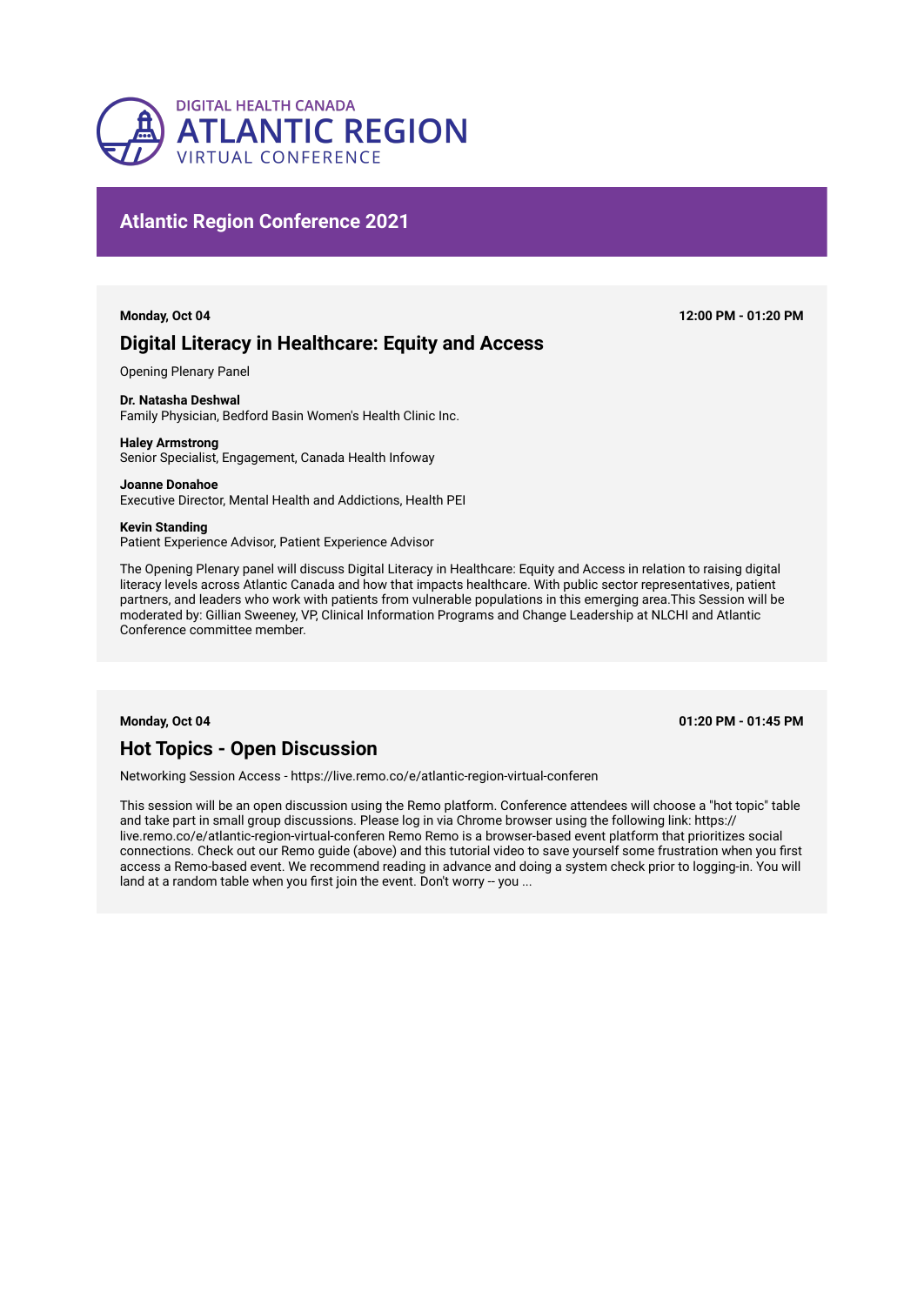## **Atlantic Region Provincial Update**

Panel Discussion

**Ashley Miller**  CMIO, Nova Scotia Health Authority IM/IT

## **Jennifer Sheils**  CIO, Horizon Health Network

**Karen McCaffrey**  Acting Executive Director, Health PEI

### **Mary Slade**

Director, eHealth Clinical Programs, NL Centre for Health Information

The Atlantic Region Provincial Update features a panel of local leaders from all four Atlantic provinces demonstrating how patients are engaged in current work, projects, and projections for the coming year. Panelists: From Nova Scotia: Ashley Miller, CMIO, Nova Scotia Health From Newfoundland and Labrador: Mary Slade, Director, eHealth Clinical Programs Newfoundland and Labrador Centre for Health Information From New Brunswick: Jennifer Sheils, Chief Information Officer, Horizon Health Network From Prince Edward Island: Karen McCaffrey, Acting Executive Director, Health PEI This Session will be moderated by: Robin Laird, Director, eHealth Clinical Operations, Health PEI and Atlantic Conference committee member.

**Monday, Oct 04 02:45 PM - 03:00 PM**

## **Wellness Break**

Structured breaks are important! Take 15 minutes to step away from the screen and get a snack, make a coffee, or brew a tea. Walk around. Stand up and stretch. We will see you back at 3!Image courtesy of Digital Health Canada member Hamilton Health Sciences.

# **Opening the Digital Front Door for Patients**

Symposium with Orion Health

## **Andrea Tait**

Vice President of Client Value, Orion Health

## **Michael Craig**

Vice President of National Solutions, Orion Health

The Digital Front Door is a comprehensive consumer engagement solution that provides access to interact with health providers and services. It introduces new digital tools as well as leveraging existing Provincial assets. This session will provide an overview of the Digital Front Door and the value to both patients and a Provincial health system.Speaker: Michael CraigVice President of National SolutionsOrion Health

**Monday, Oct 04 03:00 PM - 03:30 PM**

**Monday, Oct 04 01:45 PM - 02:45 PM**